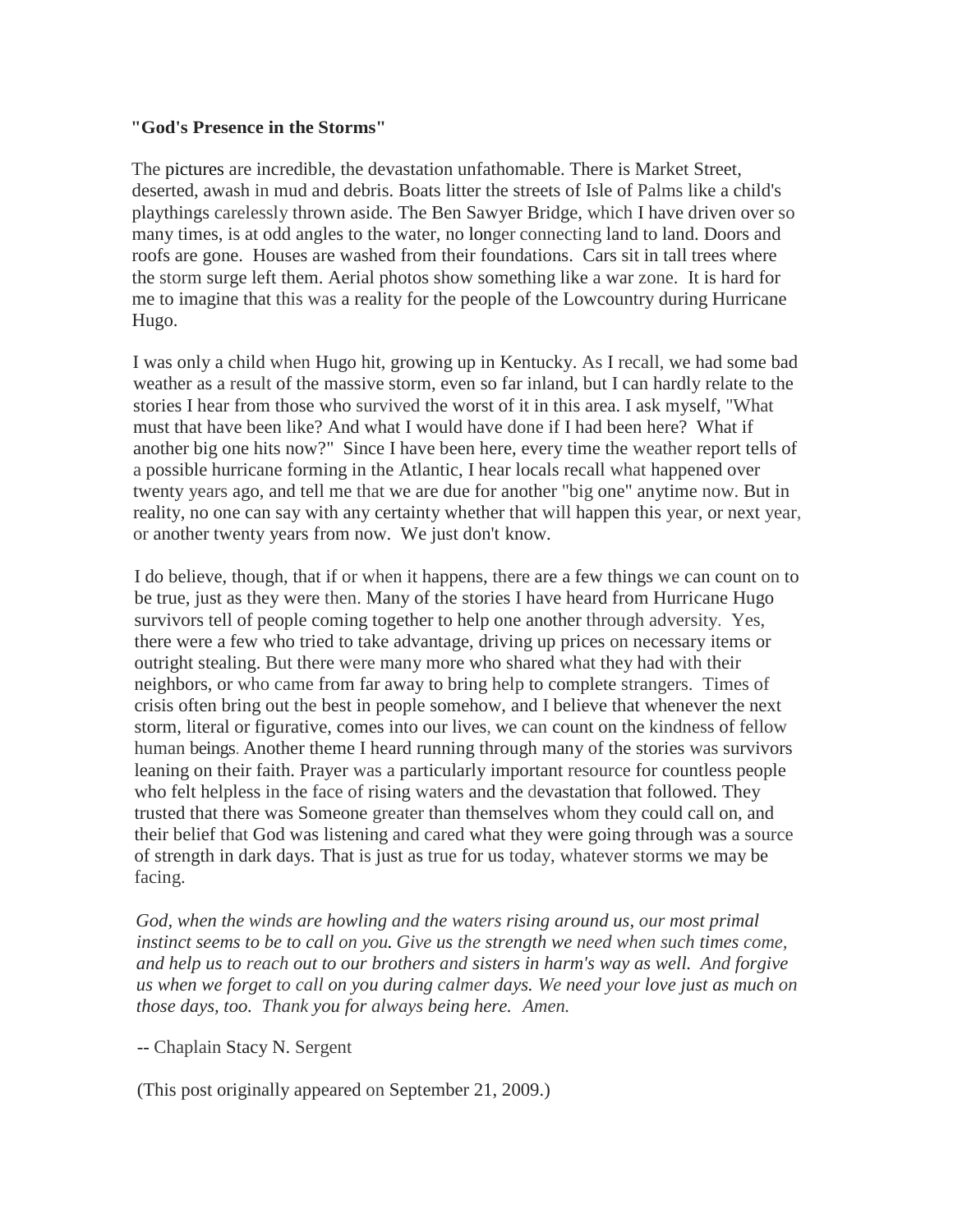#### **"Life's Transitions"**

About one year ago to the day (Oct 13, 2012) my oldest daughter called me, very excited, to say that she had just gotten engaged. I knew it was going to happen. Her boyfriend had spoken with me earlier in the week and their engagement was on the docket for that Saturday in a cornfield maze in Lexington, SC. What is interesting is the fact that I took that call about 10 minutes before I was getting ready to lead a wedding service for a couple at the Old Sheldon Church grounds located in the beautiful Lowcountry town of Yemassee, not far from Beaufort, SC. The timing of the call was perfect as I reflected on marriage, the covenant relationship between a couple, and how I was just plain happy for my daughter and her boyfriend - talk about life transitions! Engagement is a transition from singlehood to the prospect and plan for marriage. Both engagement and the marriage service itself are two important points in the transitional life stages of people. I felt like I had been tapped on the shoulder by God when my daughter called and that same tapping, metaphorically speaking, happened as the couple at Old Sheldon shared their vows. Surely God was in that place. I felt the holy hush that is the Spirit of God. It was God saying, "Pay attention, life is changing and it's good."

This month we are planning for the marriage of my daughter and her fiance who were engaged last year. How time flies! It has been both a long year and a short year. Her wedding day has been circled and transition is in the cards so to speak - transition from living at home with us sometimes to living with her husband and creating a home and enjoying life, work, and worship. I too feel the transition. She is leaving our family in one sense. She is establishing a covenant of love with her husband. It's a huge transition for us and for them. Yet, it feels good and it feels right. I am enjoying it forthe most part, even if there is a bit of sadness with her leaving our home.

One other brief note of transition: My dad is in hospice care in Colorado. He has end-stage vascular dementia, among other medical challenges that are calling us to recognize and accept he is transitioning from this earth to a place where there is hopefully no pain and no illness and no tears. I don't know how many days or months he has to live, but I do know that the physicians believe his body is giving out. Yet, I am able to talk with him and he knows me some, and that is comforting and holy in the regard that that conversation will not always be possible. Life is transitioning for him and for me and our family.

Transitions are stressful, and they are incredibly holy and sacred. I cannot think of many things more transitional and meaningful than an adult daughter's marriage or a parent's medical challenges. Let me invite us to look at our transitions in life as fruitful possibilities for conversations and human connections that are markers that will forever be points and experiences that give great meaning to our journeys of life, work, and faith. One ancient writer said, "Love casts out all fear." That is so true. There is nothing to fear as we go through transitions. God is with us in the medical challenges that we face and in the beautiful transitions that happen in family life.

*Lord, may we see your hand and work in all of life's transitions. May you touch our hearts to remind us when the sacred is right in front of us, and may we know the greatness of human love and divine love always. Amen.*

-- Chaplain George M. Rossi

(This post originally appeared on October 12, 2013.)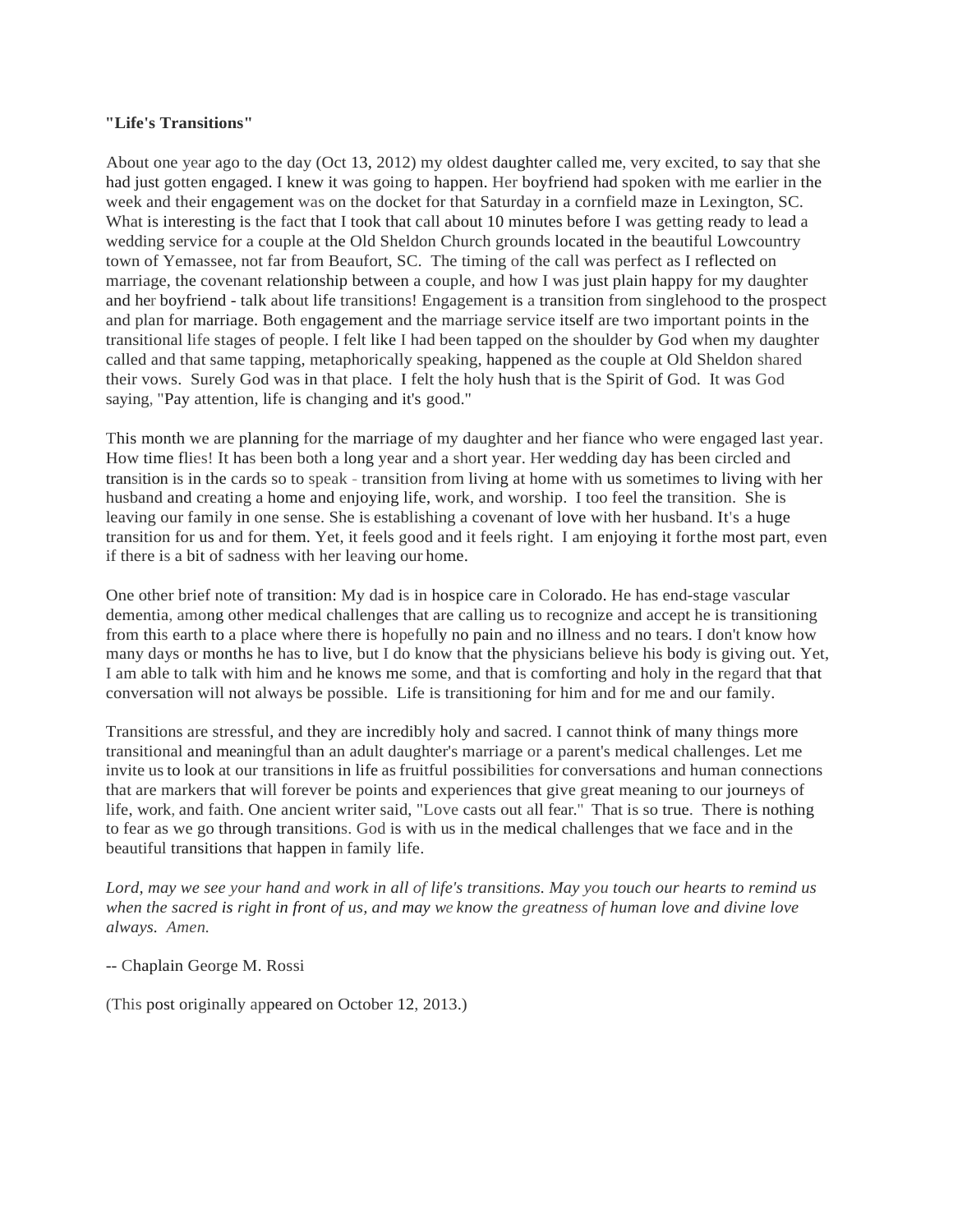## **"Sabbath"**

"And God blessed the seventh day and made it holy, because on it God rested from all his work that he had done in creation." - Genesis 2:3

Recently, as I did rounds on the various floors of the hospital, I asked a nurse how things were going on her unit. "We've had five new admissions tonight. I haven't had a break in hours," she responded quickly, before turning back to her computer screen. She looked very tired, but she said it with a confident smile, as if she were bragging. In our culture, where multitasking is such a prized skill and busyness is seen as a virtue, she very well may have been proud. Slowing down is seen as a weakness in such a fastpaced society.

Yet, in the Judeo-Christian scriptures, this is exactly what God did. God, the one and only, created everything that is, and then very deliberately set aside a period of time specifically for rest. Why? Did the Almighty really need a break? Perhaps. Or perhaps this was, like so many other things God does in holy writings, a teachable moment. It could be an example for us humansto follow. Fromthe very beginning, God saw that in our ambitious drive to get ahead, we would overwork ourselves to the breaking point. By instituting the Sabbath, God was trying to build in a safeguard against that human tendency.

As Americans, we do not do Sabbath very well. Many of us work through our break times, don't take our vacation days, or spend our "days off' catching up on work at home, because there is just too much to be done. We applaud those who work sixty hours a week or more, instead of telling them they need to slow down. It is a dangerous mistake to ignore our need for rest and relaxation. Physically, it can lead to numerous health problems and sets us up for burnout. And perhaps most importantly, it points to a belief somewhere within us that we are too important for things to go on without us. "If I leave my desk for fifteen minutes, if I'm out of the office tomorrow, if I'm on vacation for a week, this place would fall apart," we seem to be silently saying. Surely if even God could take a day off, we can admit that we are not above the need to do the same.

*God, thank you for not being ashamed to rest. We needed that example, though it is hard for us to follow sometimes. Give us the strength to be honest with ourselves and others about our own limits, and to take the time to take care of ourselves so that we will have something left to share with the world. Help us see the gift of rest. Amen.*

-- Chaplain Stacy N. Sergent

(This post originally appeared on July 20, 2009.)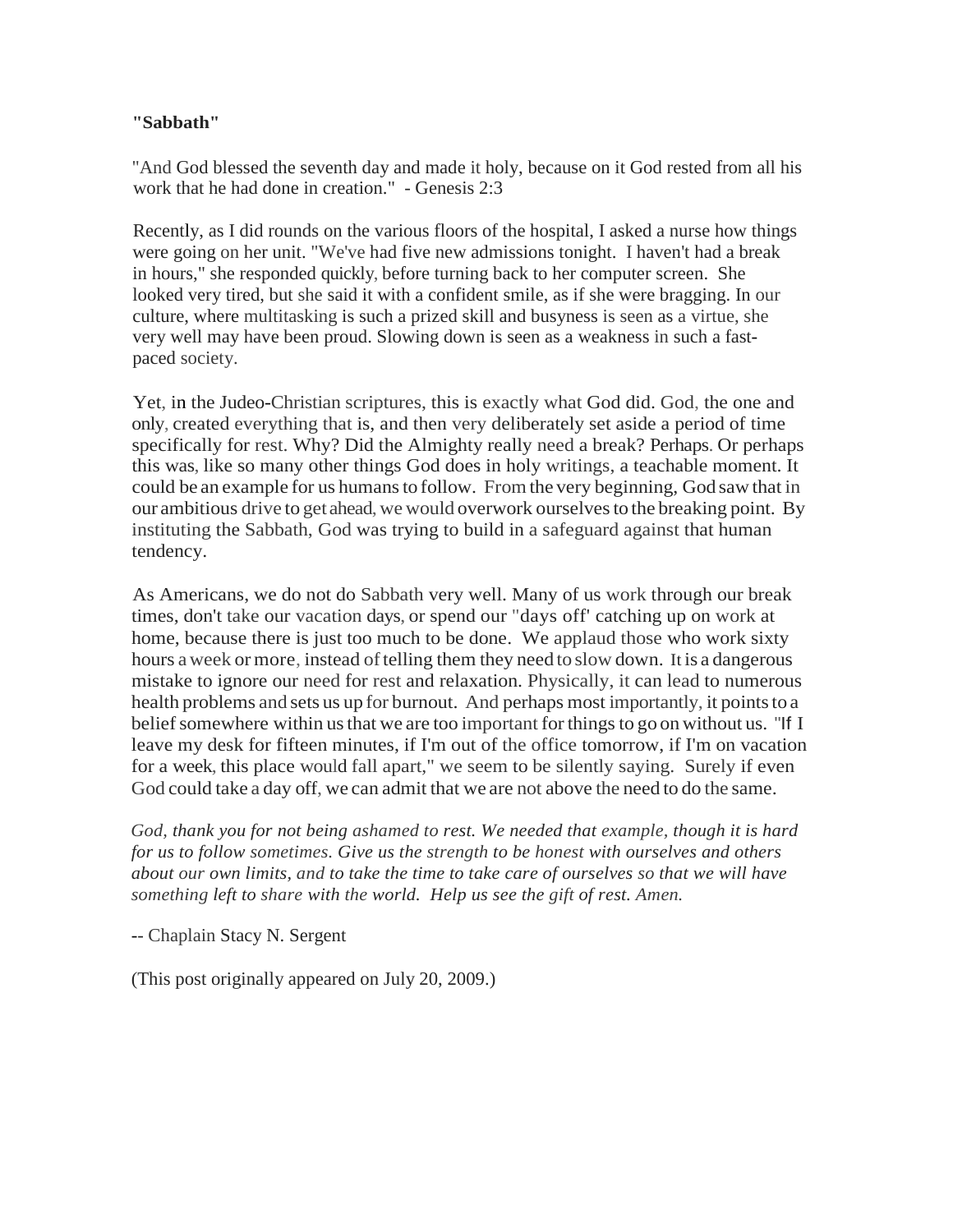# **"Letting Go"**

As a child, I loved autumn. Every October, our local elementary school held the Fall Festival. The classrooms where we usually learned spelling words and math problems were transformed into the Haunted House or the Fishing Pond or the Cake Walk. A favorite of my brother's and mine was always the General Store, where we could buy inexpensive toys, magic tricks, and the means to play practical jokes on one another for weeks to come. My parents would give an exasperated sigh when they saw us come out of the store carrying whoopee cushions, joy buzzers, disappearing ink, and the like. One year, my brother bought a colorful, woven tube just a few inches long.

"What's that?" I asked him.

"I'll show you," he said, smiling mischievously." Put your fingers in both ends." I suspiciously, but obligingly, put one of my index fingers in each end of the tube. "Now, pull your fingers out," he snickered. I pulled, expecting to easily extract my fingers, but to no avail. My brother stood laughing as I tried, frustratingly, to get myself out of what he told me were "Chinese handcuffs." The harder I pulled, the tighter my fingers were wedged. Fortunately, a friend of mine, who had seen such an object before, came over to rescue me.

"You gotta quit pulling," she told me. "Just relax, and push your fingers together." I did so, and felt the circulation begin to return to my fingers. It was easy to get them out then, much to my brother's disappointment.

I have thought of that toy in recent days, when I find myself battling the stress of finances, work, and family. It feels sometimes as if l am trapped in the middle of it all, and the harder I try to get out, the more tightly I get myself wedged. I know that I need to relax, but it is not easy. I can agree with Arthur Burt, who said, "My greatest struggle is the struggle not to struggle." Day by day, I ask for God's help, and I try to "quit pulling" and trust God to help me through that day's struggles. This prayer by Peter Marshall is one that has resonated with me recently. Perhaps you will find something in it that speaks to your life as well.

*Give me a calmand confidenttrust in Thee. Make mewilling to live just one day at a time. May my heart re-echo to Thy promise that only as I rest in Thee can the desires of my heart be given to me. And nowhelpme todomy partin placing a guard around my thoughts,by resolutelyrefusing to return to my old haunts of distrust. Ithank Thee for Thy love for meand for Thy help. Amen.*

-- Chaplain Stacy N. Sergent

(This post originally appeared on October 20, 2008.)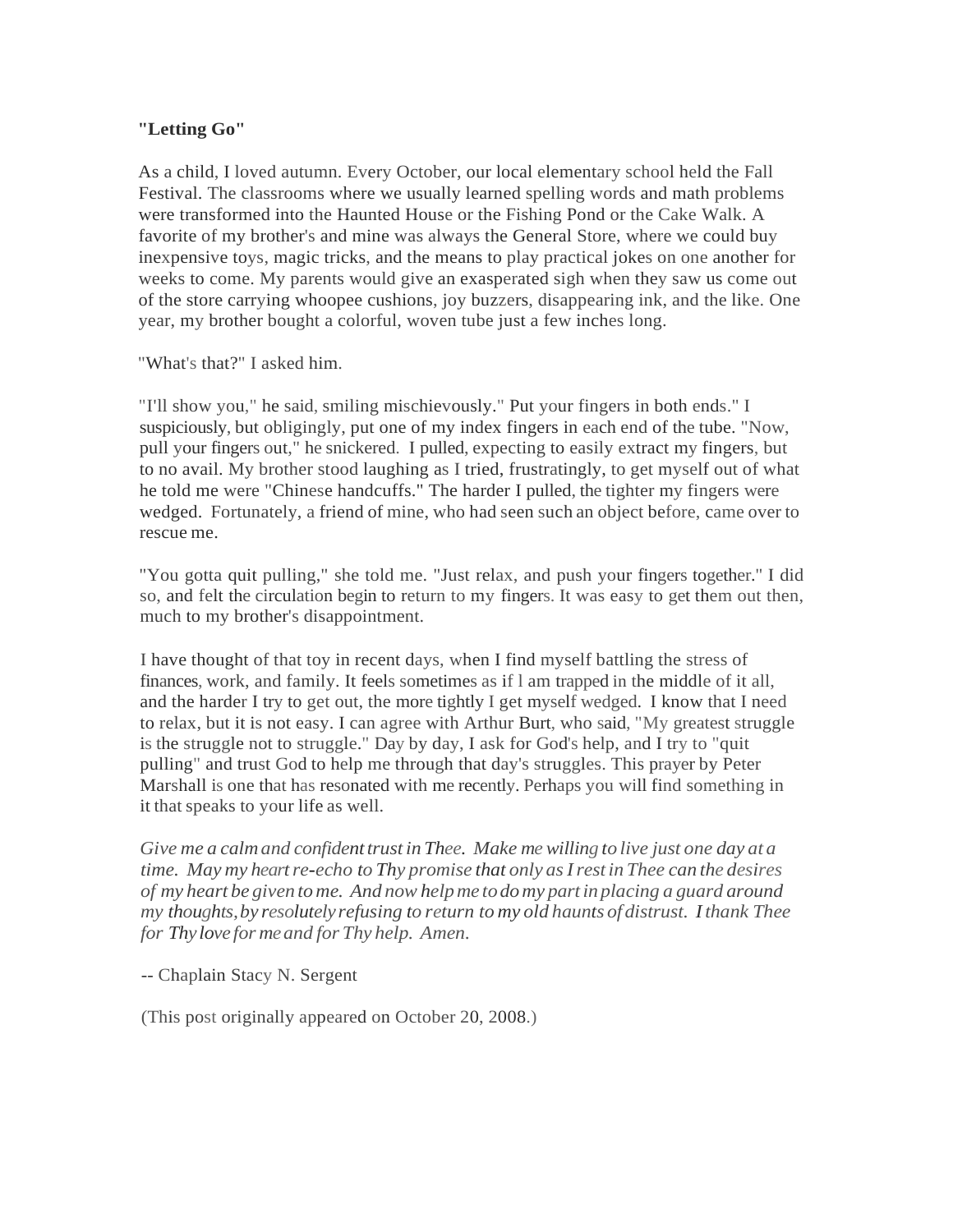# The Friendship from Animals: A True Gift from God

11••• he will be our friend for always and always and always.11 - Rudyard Kipling

"Until one has loved an animal a part of one's soul remains unawakened. 11 - Anatole France

The above two quotes are taken from an animal sanctuary called "HowlMore" in the Columbia area. Here is their website: [http://www.howlmore.org.](http://www.howlmore.org/) The website and mission is connected with a former chaplain supervisor of mine. I really admire the work they do at HowlMore. It is so needed since every living creature, including humans, need a warm house, regular meals and good friendship.

The first quote above talks about friendship never ending: it is always in existence and never goes away, maybe not even in death. The second quote talks about the awakening of one's soul when one has loved a pet. Has your soul been awakened by the love of a pet animal? No doubt many of us can tell stories about our first pet dog or first pet cat or pet hamster. They are loving memories for many of us.

Today I hope this short meditational thought harkens you back to your favorite pet who has gone on to "dog or cat heaven" or maybe the pet is alive and you will be seeing him or her today. Surely their friendship is a gift from God. Psalm 8 says that humanity is made a little lower than angels and we as humans have the custodial and caring task of caring for the animals of our world as we are able to do so. May we do that well. After all, they usually take good care of us!

*Dear God: Thank you for my past and present pets. They are all gifts who share friendship, love and presence. Help me and the rest of the human community to look out for them as they look out for me. Amen.*

-- Chaplain George M. Rossi (This post originally appeared on February 27, 2014.)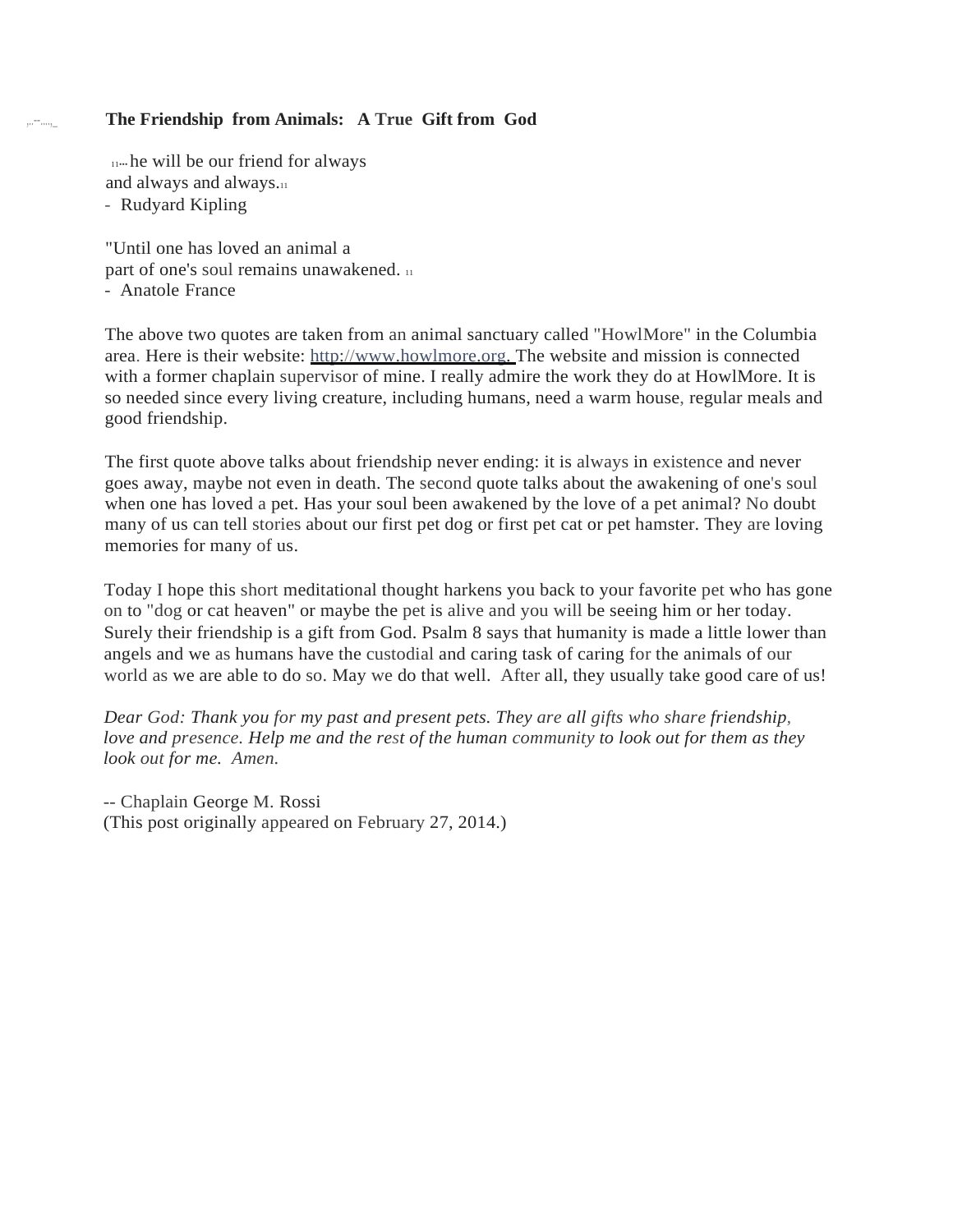#### **"A prayer of gratitude"**

by speaker and author Oscar Motomura

"Thank you God for who I am. Thank you for You, For all living beings, For the love I feel that makes me live Every moment of my life with great joy, Helping me bring joy To all that my life touches.

Thank you God for the opportunities I have every day To express the best I have in me, For being able to be of service to every person I meet.

Thank you God for the perfect peace I feel inside, Tranquility, serenity, Divine Quietness. Thank you for everything I learn From all I experience and all I create every day.

Thank you God for inspiring me, For helping me create Heaven on Earth Now, and now, and now, And in every moment I think, speak, and act.

Thank you God For being who I am. Thank you, Thank you, Thank you."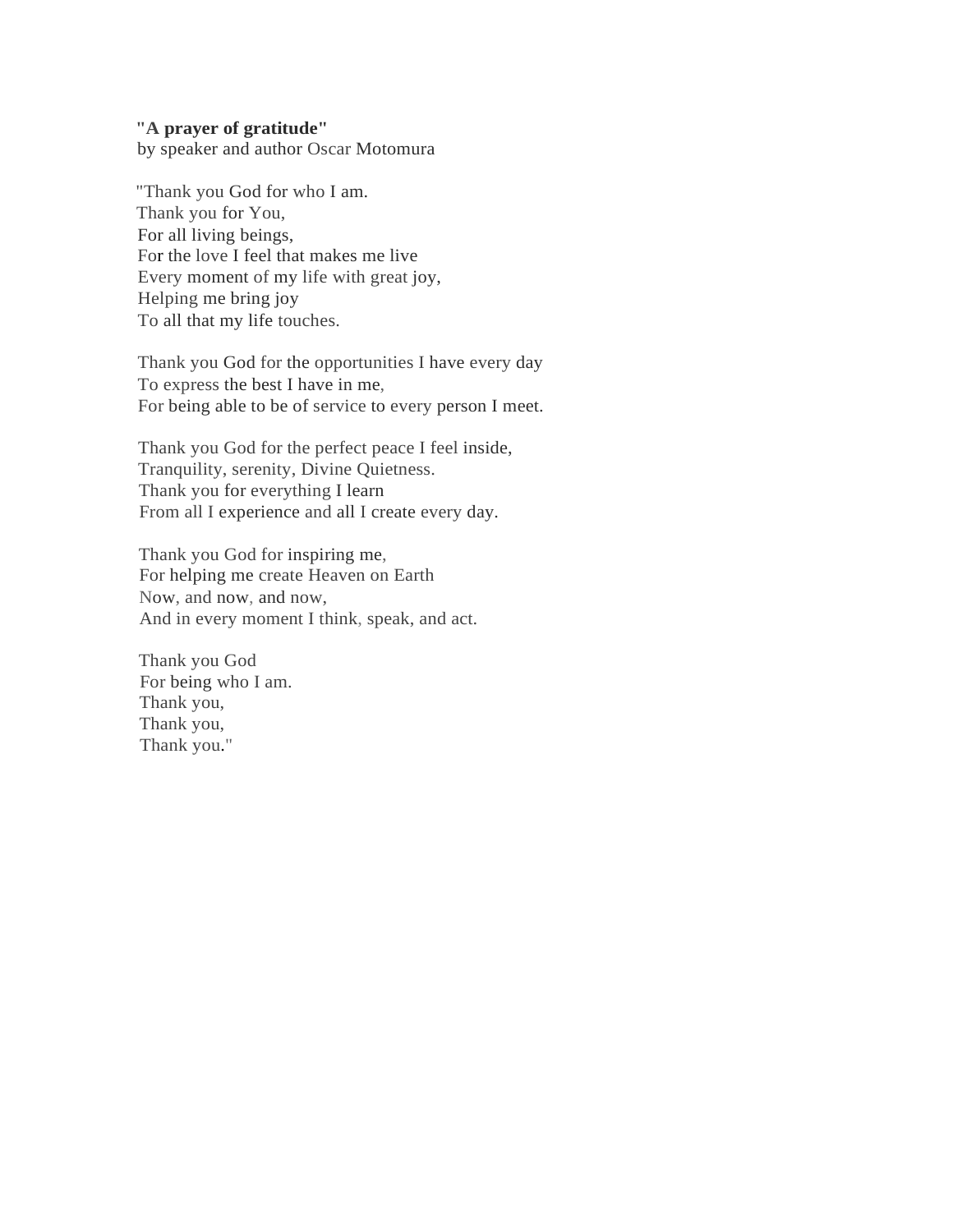# **"Happy Thoughts"**

"We can do no great things, only small things with great love." -- Mother Teresa

On a shelf in my bedroom is a container a little bigger than a shoe box. It does not look terribly special, and often goes unnoticed as simply part of the decor. But this box is a treasure to me, what I call my "happy thoughts box." It is filled with letters, cards, drawings, small gifts, audio tapes, even some deflated balloons. All these were given to me by special people in my life. They are simple words and small deeds, but they have great significance to me. There are notes scribbled in crayon by children I have taught, saying things like, "Roses are red, violets are blue. You teach very well and that's why I love you!" A friend going through a time of personal crisis wrote, "Your friendship and love mean a great deal to me and have helped me get through the past months." A Christmas card from a Japanese student in one of my ESL classes said, "Thank you for teaching English. I'm very lucky girl." Some are simple things that bring a smile to my face, like a note from some dear friends whose dogs I often kept: "The dogs will be here Friday. Thanks so much. We love you!"

Some objects are mementos of acts of kindness. One card reminds me of the money I hadn't asked for (but certainly needed) sent by a relative when I was a poor college student. A warm letter makes me think of the friend who spent an afternoon cleaning my apartment when I was in bed with bronchitis, surrounded by mountains of used Kleenexes. The deflated balloons in the box were part of a surprise from my coworkers on my last day at a previous job. A worship guide from a chapel service floods me with memories of being part of that service alongside a wonderful friend of mine who died of cancer a few months later.

Recently I have had new objects to add to my box, bittersweet mementos of a tiny patient whose brief life touched mine and many others during his months here in the hospital. I have been grieving for him, as have many other staff members who cared for him, but I am also profoundly grateful to have known him and his family. No other child was more loved or more loving, and that love did not die. Every one of us who delighted in his smile or felt his tiny fingers wrapped around ours still carries the warmth of his love. The objects in my box are tangible reminders for me of the power of such love, the difference it has made in my own life, and what my love has done in the lives of others. Whether or not you have an actual box, it is important for all of us to have a place to keep such "happy thoughts," for the times when present circumstances pull us toward sadness. We need to be reminded then that we have loved and we are loved, a very happy thought indeed.

*God, thank you for the people who love us. Give us eyes to see that love in the little things we take for granted every day. And most of all, thank you for loving us fully and unconditionally. Help us to hold on to that love when nothing else seems certain, and to pour our love into the lives of those around us. Amen.*

-- Chaplain Stacy Sergent

(This post originally appeared on January 12, 2009.)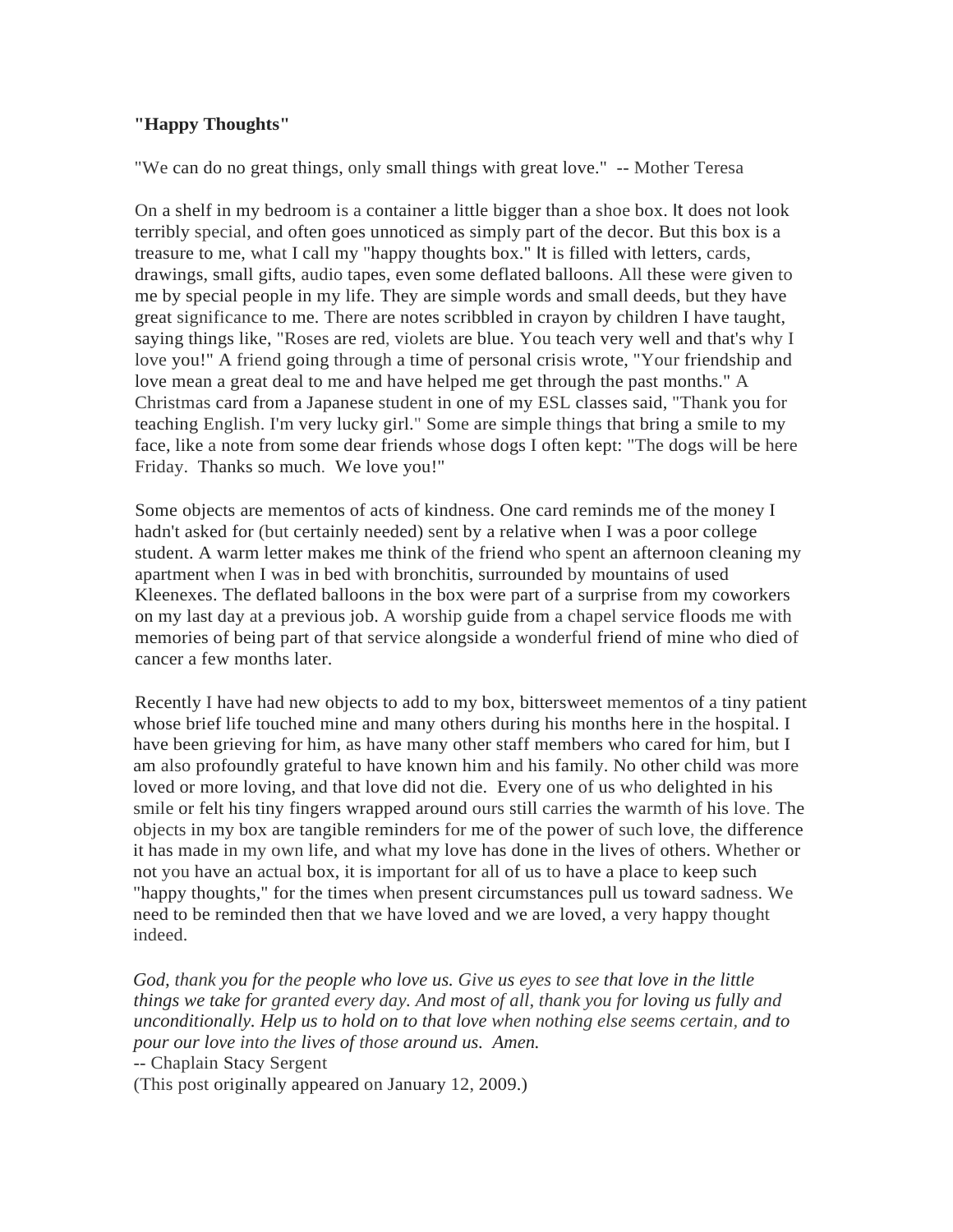#### **"Holiday Blues or Bliss"**

The holidays bring a lot of things. The magic, delightful decorations, homemade pies, cakes with extra toppings -- and then the extra unwanted weight gain. Not to exclude annual family conversations," the good, the bad and the ugly," which always seems to last longer than heartburn. So when the holidays are here, what do you do when you have experienced a loss during the past year? When a family member is serving in our military, and will not be home for holidays? Or what will you do when you realize the chair once filled is now empty, where last year, dad, mom, sister, brother, child, or spouse sat and this year that loved one is not here and not coming home?

Grief now fills the chair and your heart. The lights seem dimmer, tears replace laughter, boxes of decorations remain packed. A newborn nursery remains empty. One can wonder if constant sadness is normal, or "will I ever feel normal again?" These emotional roller coasters are indeed normal. A traditional name isgrieving.

I am so sorry you have experienced a loss and are feeling overwhelmed and maybe out of place while others around you are joyfully celebrating. You do not need to apologize nor do you need to feel obligated to participate as usual. These are a few suggestions for you to take care of yourself this year. Plan ahead; be prepared for unexpected grief attacks or detours. Change the routine; offer to bring dinner rolls instead of your famous casserole. Purchase a special candle just for your loved one and light it when you think of them. Shop less, and make a memorial charity contribution (a good tax write-off). Keep things simple. Enjoy a good comedy and laugh out loud, even if it's not that funny. Keep breathing; the tide will change. Whatever way you choose to participate in the holidays to remember your loved ones, remember their laughter, smiles, stories, touch, the previous holidays they were with you. For new parents, when "hello means goodbye," your pain is also very real; whisper a gentle lullaby.

During the holidays, and very special days, give yourself permission to cry, laugh, participate or just to be.

*God of compassion, we seek your comfort when we cannot be comforted. We seek your wisdom when we do not understand. We seek your peace when we are restless. We seek your presence when we are lonely. Amen.*

#### -- Chaplain Lynn Brown Conklin

(This post originally appeared November 24, 2008.)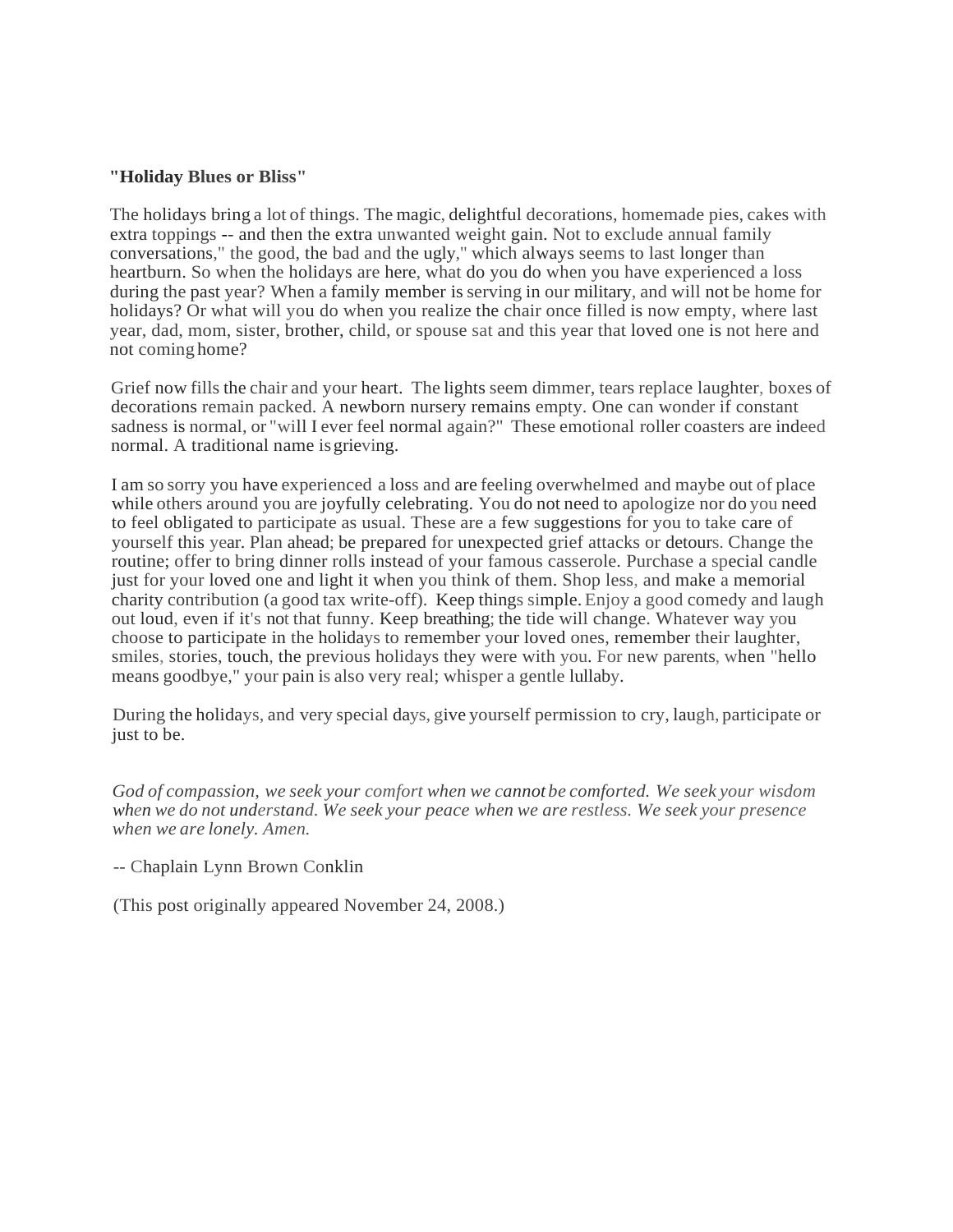### **"Kensley's** *Hesed''*

I will never forget my trip to North Carolina for my niece's third birthday. Though I only get to see her every few weeks now, during the first year of her life Kensley stayed with me for several hours almost every day. As I fed her, changed her diapers, sang to her, read to her, played with her, we developed a strong bond. When I walked into Kensley's birthday party this year, I immediately heard her excitedly yell, "Stacy's here!" She dropped the toy she was playing with and sprinted across the room to jump into my arms. Laughing, I hugged her tightly, so glad to be on the receiving end of this joyous greeting.

As adults, few of us would greet a loved one in quite this same fashion. For one thing, we would worry too much what other people would think of us. And even more importantly, we would be afraid of how our loved one would receive this display of affection. There is an underlying fear of rejection that often makes us hesitant to say or show how we really feel toward another. "What if he pulls away from my touch?" "What if she doesn't say she loves me too?" Such things did not go through Kensley's mind. The thought of my rejecting her would be unimaginable to her. She had complete trust that I would catch her when she jumped into my arms, and that I would be as happy to see her as she was to see me.

We often approach God with the same tentativeness that we would another person. We wonder how God will receive us. Will we be rejected? Can we trust God to love us, even when we have done things that make us feel unlovable? God desires us to approach with the same joyful abandon with which Kensley approached me, in the same spirit of trust. We can count on being accepted, no matter what, because God's very nature is Love. The Hebrew scriptures are filled with references to *"hesed,"* a word with no good Englishtranslation. It is most often rendered as "loving kindness", "steadfast love" or "never ending love". This is not something God does, but the defining element of God's character. We can run to God knowing that we will always be welcomed with open arms.

0 *Thou who has ordered this wondrous world, and who knowest all things in earth and heaven: So fill our hearts with trust in thee that by night and day, at all times and in all seasons, we may without fear commit all that we have and hope to be to thy never/ailing love, for this life and the life to come ... Amen.* (from "The Book of Worship")

-- Chaplain Stacy N. Sergent

(This post originally appeared on May 18, 2009.)